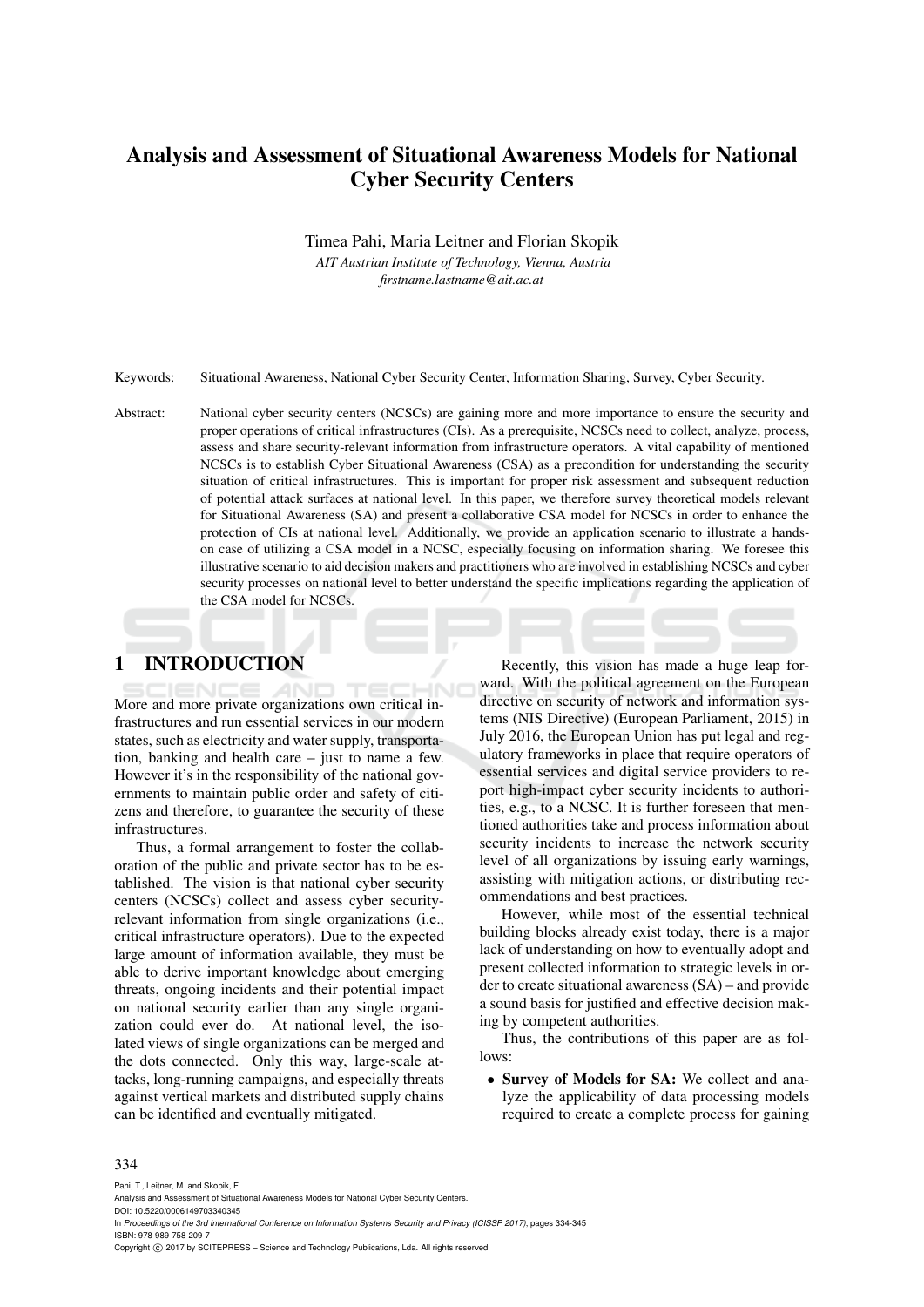and apply the gained cyber situation awareness (CSA).

- Definition of CSA Model for NCSCs: We define an own CSA model and suggest extensions of surveyed models to make them fit for CSA, which requires extended capabilities compared to classic SA.
- Information Sharing Scenario: We demonstrate an application scenario of our CSA model focusing on information sharing in NCSCs.

The remainder of this paper is organized as follows. Sect. 2 outlines the methodology of the survey. Sect. 3 presents the results of the survey describing the applicability of the most prominent models for CSA. Sect. 4 elaborates on the implementation of CSA in NCSCs. An application scenario for CSA and its implications is summarized in Sect. 4.2. Finally Sect. 5 concludes the paper.

# 2 METHODOLOGY

In this paper, we use two methods to investigate the current state of the art in SA: (1) literature review and (2) classification. Based on these two steps, we identified shortcomings and propose a CSA model for NC-SCs and validate it with a hands-on application scenario.

In the *Literature Review*, we used *Snowball sampling* in order to identify relevant and contemporary literature and find a golden standard within the topic of SA. Snowball sampling is focusing on sampling techniques that are based on the judgment of the researcher (Biernacki and Waldorf, 1981). The technique is used to define feasible issues in complex research areas, where subjects are hard to identify. This non-probability approach enables researchers to locate most of the relevant literature through checking references in the bibliography as a primary source for further research. After identifying relevant sources and focal points, the next phase contains further iteration of the literature research in order to gain a holistic picture about the particular research area.

Furthermore, a *Classification* was used to analyze and assess the definitions and models for SA. The widely-known and applicable general definition and theoretical model for SA by Endsley (see Sect. 3.1) was used as a basis for the collection and analysis of the applicability of the selected models. The cognitive SA model of Endsley can be divided in six components or levels, in *Perception, Comprehension, Projection, Decision, Performance of Actions and Feedback*. These levels are required for SA gaining and ap-

plication in the national cyber security centers. These levels give the framework and serve as a basis for the analysis of the different models in Section 3.7. The model of Endsley demonstrates how SA provides a primary basis for decision making in dynamic systems. Although alone this model can not guarantee the success of the decision making (Artman, 2000), the created CSA model needs to integrate other existing models for providing the suitable input processes upon which decision are based in the NCSCs.

The selected models, based on their high citation rate, cover at least partially one or more components needed for gaining or applying SA. Most of the models use different names for the same levels instead of the original model. The contextually appropriate theoretical models are the following: Situation Awareness Model by Endsley (Endsley, 1995), the OODA Loop (Boyd, 1996), the JDL Data Fusion Model (White, 1987), the Cyber Situational Awareness Model (Okolica et al., 2009), the Situation Awareness Reference Model (Tadda and Salerno, 2010) and the Effective Cyber Situational Awareness Model (Evancich et al., 2014).

# 3 SURVEY OF SA MODELS

Cyber security has become one of the important issues for our highly networked society. Within the field of cyber defense, situational awareness is particularly prominent. It is related to science, technology and practice to understand events and entities in the cyber space. There are several definitions for situation awareness. The first definition was in the mid-1980s recorded, but the use of the term situational awareness can be traced back to World War I. (Onwubiko, 2012) Until 1995 nearly all the existing SA definition have military approach, because of the growing interest in understanding how pilots maintain awareness during the flight. The widely applicable general definition for SA is proposed by Endsley (Endsley, 1995). Table 1 outlines the selected models for the survey. In the following, we will briefly describe each model.

## 3.1 Situation Awareness Model by Endsley (1995)

SA is specified in (Endsley, 1988) as: *"Situation awareness is the perception of the element in the environment within a volume of time and space, the comprehension of their meaning, and the projection of their status in the near future"*. SA presents a level of focus that goes beyond traditional informationprocessing approaches in attempting to explain hu-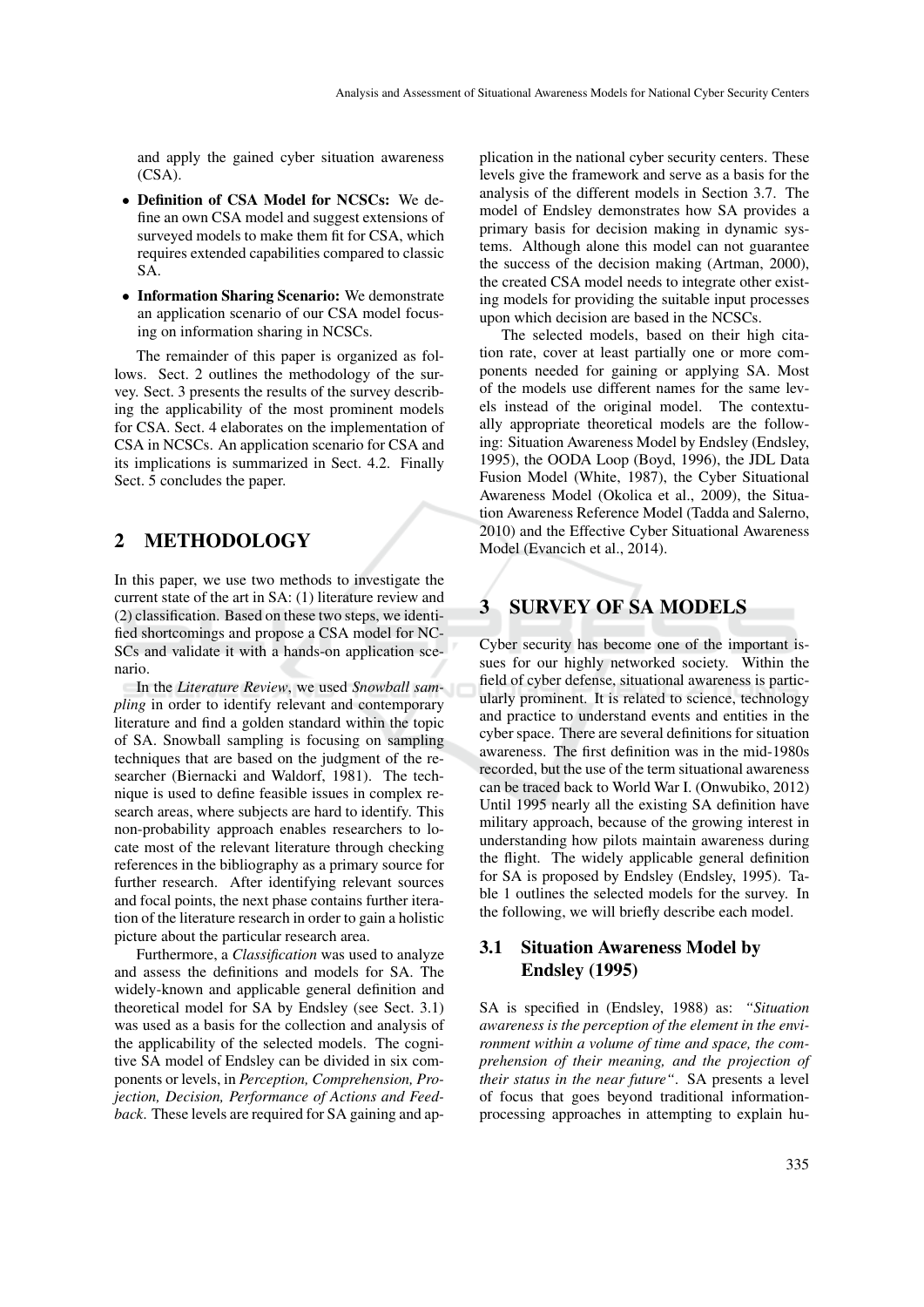| Abbry.         | Model                                        | Focus                                | <b>References</b>         |
|----------------|----------------------------------------------|--------------------------------------|---------------------------|
| <b>SAM</b>     | <b>Situation Awareness Model</b>             | Cognitive decision making            | (Endsley, 1995)           |
| <b>OODA</b>    | OODA Loop                                    | Cognitive decision making            | (Boyd, 1996)              |
| <b>JDL DFM</b> | <b>JDL</b> Data Fusion Model                 | Processing and fusion of data and SA | (Steinberg et al., 1998)  |
| <b>CSAM</b>    | <b>Cyber Situational Awareness Model</b>     | Business continuity planning and CSA | (Okolica et al., $2009$ ) |
| <b>SARM</b>    | Situation Awareness Reference Model          | Situational awareness                | (Tadda and Salerno, 2010) |
| <b>ECSA</b>    | <b>Effective Cyber Situational Awareness</b> | CSA in computer networks             | (Evancich et al., 2014)   |

Table 1: Overview of SA models.

man behavior in operating complex systems, e.g. pilots. Based on the definition of SA provided by Endsley, the SA forming consists of three levels (see (Endsley, 1995)):

- *Level 1 Perception of the Elements in the Environment* is the first step in achieving SA. This level covers the perception of status, attributes, and dynamics of relevant elements in the environment.
- *Level 2 Comprehension of the Current Situation* is based on outputs of the Level 1. Level 2 includes the understanding of the significance of the relevant elements.
- *Level 3 Projection of Future Status* covers the ability to predict the future actions of the elements in the environment. This is achieved through knowledge of the status and dynamics of the elements and comprehension of the situation.

Endsley's model of SA (SAM) illustrates also the component Decision, Performance of Action, Feedback and the variables that can influence the development and maintenance, such as environmental and individual factors.

- *Decisions* are strongly influenced by SA, because it forms the major input to decision making. The decision can be affected by various factors, such as individual factors (e.g. goals, experience or abilities) or by task and environmental factors (e.g. workload, stressors or complexity).
- The relationship between the SA and *Performance of Actions* can also be predicted (Endsley, 1995). Appropriate SA increases the the probability of good performance and course of actions, but cannot guarantee it. The actions are also influenced by the same factors as the decisions.
- *Feedback* covers state of the environment or the system affected by the decision and by the performance of the selected actions.

In the SA model play time an important role. As SA is a dynamic construct affected by the surrounding environment and various factors, therefore it serves also as input in the model. These factors and aspects need to be considered also in the CSA model for NC-

SCs in order to timely react to the detected threats in the dynamically changing cyber space.

### 3.2 OODA Loop (1976)

The OODA loop was originally developed in an attempt to explain why American fighter pilots were more successful than their adversaries in the Korean War (Boyd, 1996). Compared to the SAM, the OODA Loop is made originally for supporting decision making processes. Many decisions are required in dynamic environments, especially in the ever-changing cyberspace. Therefore one of the main requirements is the obtaining and maintaining of an accurate SA. Kaempf et al (Kaempf et al., 1993) confirm also the relevance of the SA in the decision making processes. They claim that the recognition of the situation is a challenge for the decision makers. The following four major stages belong to the OODA Loop (see (Brehmer, 2005)):

- *Observe* involves the perception of some features of the environment.
- *Orient* refers to orienting within a specific environment.
- *Decide* involves deciding what are the next steps.
- *Act* involves implementing what has been decided.

The SAM and the OODA Loop describe the cognitive processes of decision making in complex environments. These models can serve as a solid base for SA gaining and decision making in NCSCs facing the evolving threat environment.

#### 3.3 JDL Data Fusion Model (1980)

Contrary to the focus on the cognitive processes in the SAM and the OODA Loop, the next model describes the technical information processes of the SA gaining. The Joint Director's of Laboratories (JDL) Subgroup developed the Data Fusion Model (JDL DFM) (White, 1987) as an approach to refine data collected from various systems. The JDL DFM was designed to take data from any aspect of the world, e.g., flight information or network traffic, and process it in a way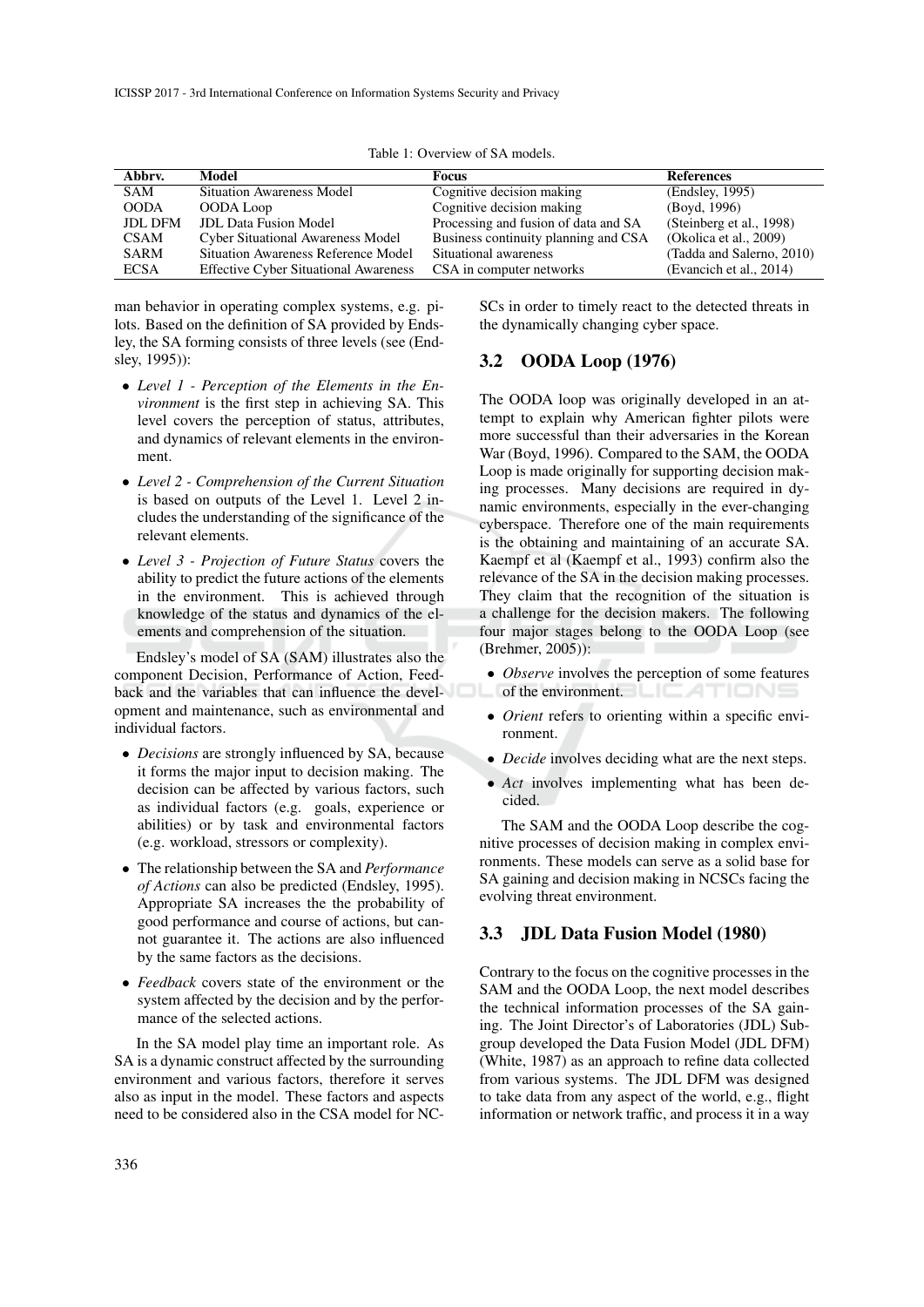that the output is more useful. The output is supposed to better estimate, predict, or assess the environment under observation (Raulerson, 2013). The JDL model has five different levels of data processing, from level 0 to 4. The levels of the JDL DFM are described as follows in (Steinberg et al., 1998):

- *Level 0* The *Sub-Object Data Assignment* is responsible for the sensor-based data collection.
- *Level 1* The *Object Refinement* level combines the data from Level 0 with sensors data to detect security events. The main objective of the level is to identify, detect and characterize entities, such as computers, adversaries, data flows or network connections. The output of Level 1 is a list of entities and their properties.
- *Level 2* The *Situation Refinement* level combines various entities to provide an overview of the current state of the system or environment.
- *Level 3* The *Threat Refinement* level predicts future states of the system or possible attacks against the system.
- *Level 4* The *Process Refinement* level manages the system's capability for sensors and their health.
- *Level 5* The *Cognitive Refinement* represents the link between the security analysts and the JDL DFM. In this process the analyst (performing the human cognitive processes) receives the technological support from the JDL system.

The result of these data processing levels serve as basis for the gaining accurate and present SA such as in NCSCs. Inaccurately designed data processing steps could lead to incorrect situational awareness and possibly to wrong decisions.

## 3.4 Cyber Situational Awareness Model (2009)

The Cyber Situational Awareness Model (CSAM) (Okolica et al., 2009) proposes a methodology for building an automated discovery engine for CSA. They further argue that any SA system must perform the three functions (perception, comprehension and projection) as described in (Endsley, 1988). These three functions match to the levels *Sense, Evaluate and Assess* in the CSAM. The system senses its environment, it takes its raw sense data and assemble it into a meaningful understanding of its environment, and uses its current understanding to predict future developments.

• *Sense* - The function includes data gathering through sensors.

- *Evaluate* The system complies these information into a concept which matches to already existing threat concepts.
- *Assess* The system predicts possible future activities and attacks.

All these functions are essential in NCSCs to foreseen emerging threats and to be able to prevent future attacks.

## 3.5 Situation Awareness Reference Model (2010)

The SA Reference Model (SARM) in (Tadda and Salerno, 2010) is a combination of the JDL DFM and the SAM. The SARM provides a set of definitions of the necessary elements of the model, such as entity, group and events.

- *Level 0* is the data and sensor management.
- *Level 1* is about *Object Recognition & Tracking* covers the perception level from SAM.
- *Level 2* (Comprehension) and *Level 3* (Projection) cover the *Situation Assessment*. According to the authors, Level 3 in the JDL Data Fusion as well as Level 2 on Endsleys model address the current situation, while the Level 3 in the JDL Data Fusion Model is associated with the future
- *Level 4* covers the feedback feature in the system. This process includes refinement for internal and external processes.

This model enables flexible reactions to the changing threat landscape.

# 3.6 Effective Cyber Situational Awareness (2014)

The Effective Cyber Situational Awareness model (ECSA) by (Evancich et al., 2014) focuses on a particular type of CSA: a holistic view of SA within a computer network applying network monitoring. The ECSA model includes three main phases:

- *Network Awareness* includes the analysis and enumeration of assets and of defense capabilities.
- *Threat or Attack Awareness* establishes a current situation picture of possible attacks and vectors against the network in question.
- *Operational or Mission Awareness* establishes SA of the operation e.g., how decreased or degraded network operations will affect the mission of the network.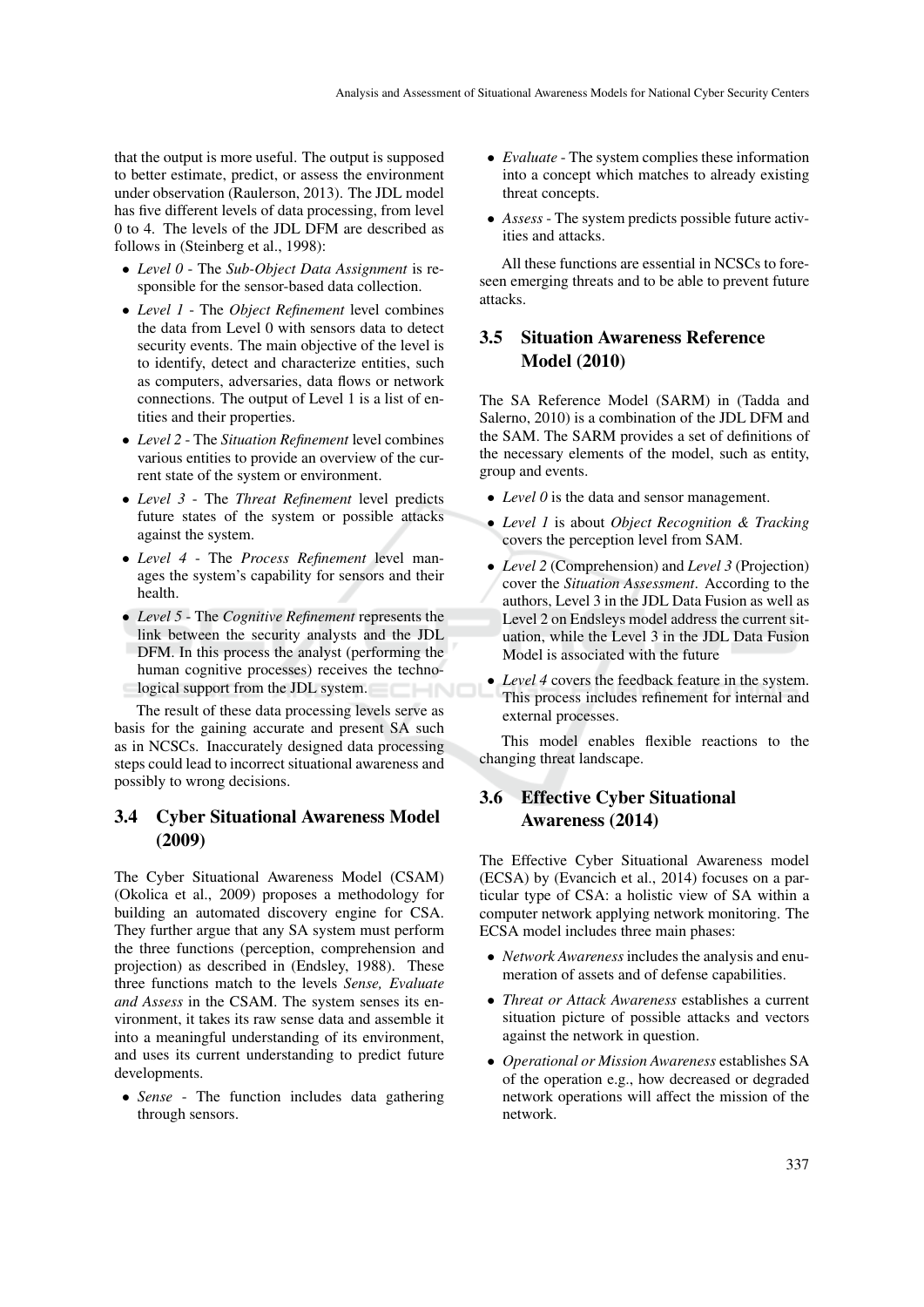ECSA aims at providing better intelligence about the status of the network than regular CSA. The ECSA is CSA that improves decision making, collaboration, and resource management (Evancich et al., 2014). Moving from CSA to ECSA requires that the CSA created by the system provides the analysts to have a better intelligence about the status of the network. Therefore ECSA tries to provide actionable intelligence about the network.

### 3.7 Survey Summary

The interpretation of the SA changes according to the application area. SA gaining processes need different information depending on the scope, ECSA requires for instance particularly network information, while SA in the NCSCs use a wide range of information type. Despite the broad application range most of the models for SA gaining share one similarity: they are based on the general definition and most cited model of SA by Endsley (Endsley, 1988) (for more details see Section 3.1). Therefore the described components by Endsley serve as a basis for creating a novel process for SA gaining and applying by combining already existing, suitable models.

Figure 1 summarizes the analysis of the presented models.



Figure 1: Applicability of Different Models for SA.

Based on the six components of the SAM (see Section 3.1) are the models analyzed and assessed regarding their applicability in NCSCs. The processes of the models are divided into two main categories, in SA Gaining (with Perception, Comprehension and Projection) and in SA Application Processes (with Decision, Performance of Action and Feedback). The

significant processes within the models are represented by filled black squares, while the processes with weak coverage by blank squares. The analysis of the models is based on two main aspects: on the *focus* of the models and on the *operator* (i.e. a person or a machine/program that establishes SA). Both aspects are displayed in Figure 1.The processes performed by machines are marked with the blue edge below, while processes using cognitive skills of human operators are marked with the yellow edge above.

#### 3.7.1 Focus of the Models for SA

To define the focus and the scope of each relevant model for gaining and applying SA, the models are compared to the components of the SAM (see Section 3.1). Establishing SA is a major and complex task. Therefore, two main processes, *SA Gaining* and *SA Application*, are required. Figure 1 illustrates the phases of SA gaining (Perception, Comprehension and Projection) and SA application (Decision, Performance of Actions and Feedback).

The SA Gaining phase contains the three levels based on SAM (Endsley, 1995): *Perception, Comprehension and Projection* (see Figure 1). Based on the SAM *SA is a useful present knowledge about, and understanding of the environment*. This process is covered in all models (see e.g., the Perception and Comprehension Level in the SAM or the Observe and Orient Stage in the OODA loop). In the remaining models are sensors and algorithms responsible for the perception and comprehension of the environment. The component Projection is essential in models, because SA is typically forward looking, projecting what is likely to happen in order to inform effective decision processes (Kaber and Endsley, 2004).

SA Application contains the Decision, Performance of Actions and Feedback phase. SA is essential in dynamic environments where the information flow is high and wrong decisions can lead to serious consequences, such as in the defense of the critical infrastructures. Figure 1 shows the models that describe the decision making more comprehensive, such as the SAM, OODA and ECSA, and the models that improve the decision making by providing better intelligence, such as JDL DFM, CSAM and SARM. The OODA Loop describes for instance the steps for decision making in detail, while the ECSA provides technical features for decision making by predicting possible scenarios. The models provide an assistance by creating SA or additionally by providing options for actions for the decision makers. Ideally, the SA gaining process contains a feedback cycle between the environment and the decision maker.The Feedback component by the SAM is complemented with a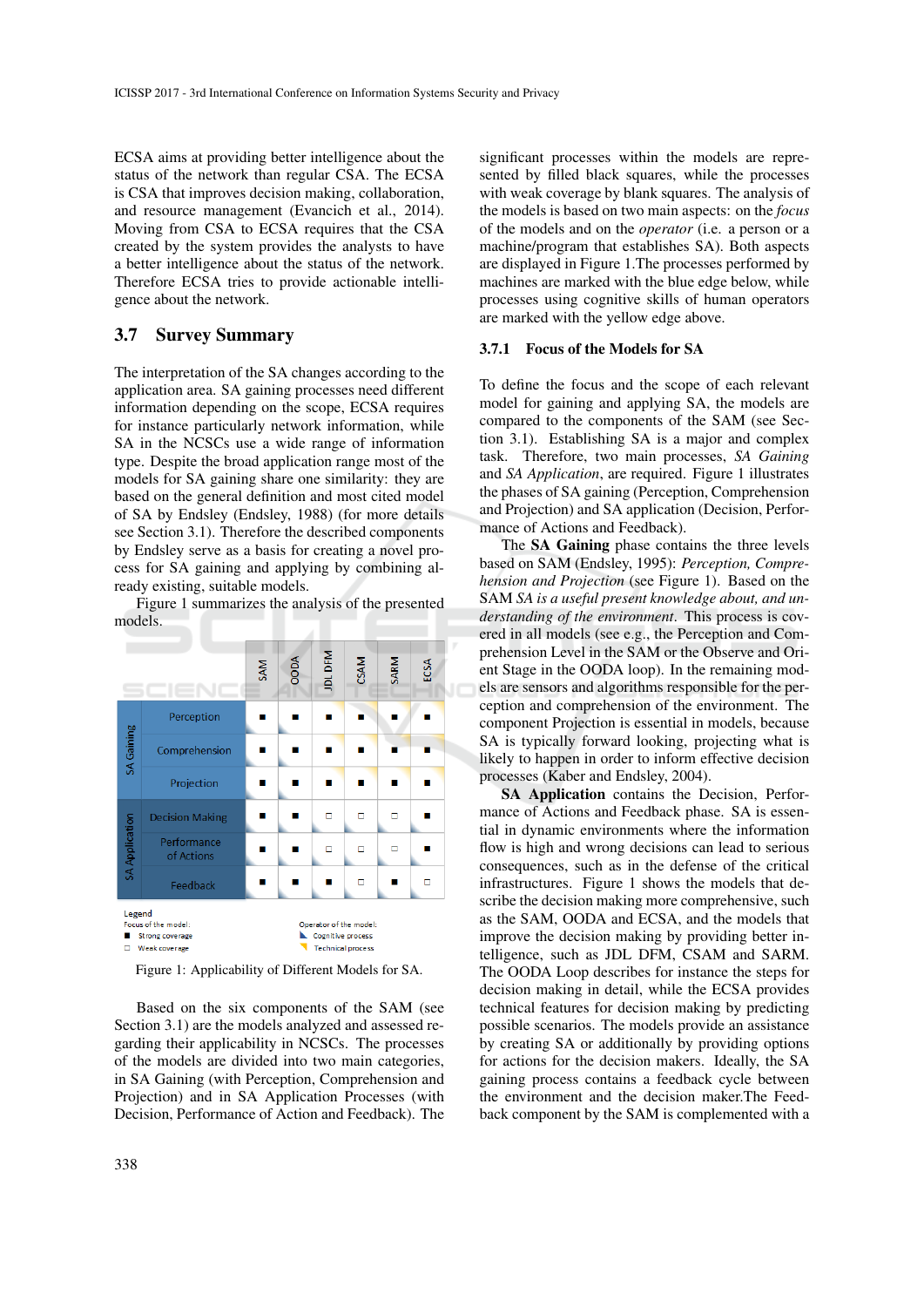process refinement functions. The operator can have for instance the possibility to verify or modify the SA gaining processes or even their results. The feedback loops could vary enormously depending on the application area. Therefore this component is not a focus in most of the models.

#### 3.7.2 Operators in SA Models

With the *operator* aspect, the analysis aims to assess how SA is established by humans or machines (e.g., programs) in the SA models. Figure 1 marks the technical processes with blue edges and the cognitive processes with yellow edges.

The first models, such as the SAM and the OODA Loop, focus on the human aspect in a crisis situation. They describe SA as a cognitive knowledge, what can be enriched by experience. In these model, the operator is a human, e.g. a pilot or a soldier. As of the 1980s technical sensors and their data complement the human perception, see for instance the JDL DFM. This approach defines the need for human and machine information processes in SA gaining and application. Each presented CSA model, such as CSAM, SARM and ECSA, tries to reproduce and improve the cognitive SA gaining processes with the integration of technical solutions. The CSAM proposed to be an automated data processing system sense the environment. The other models, such as the SARM and ECSA, have a different approach. They integrate the human operator in the SA creating processes with a verifier and improver role, while the SA gaining processes are totally automated. All approaches need to be integrated in the CSA model to combine the advantages of the different models in order to enhance the cyber defense capability at the national level.

In summary, based on this understanding, the modern CSA models combine the technical processes with the required human aspect. The automatized processes are usually the SA gaining processes, while the human capabilities play a significant role in the application of the gained SA. Nowadays only the SA gaining processes could be reproduced by technical processes, perhaps fully automated systems will response to the changing threat landscape in the future.

# 4 SITUATIONAL AWARENESS IN NATIONAL CYBER SECURITY **CENTERS**

In the previous section, the analysis shown that the presented models focus on certain phases of the SA gaining and application processes. The combination of the models can provide more comprehensive support for creating CSA in the NCSCs. The proposed CSA model presents the requirements and the necessary SA gaining and application components in the NCSCs. Finally an illustrative application scenario demonstrates the validity of the CSA model.

### 4.1 CSA Model for NCSCs

Governments worldwide are adopting their security strategies and capabilities (Franke and Brynielsson, 2014) or national incident response plans in order to protect the critical information infrastructures (CII) within the new threat landscape in the cyber age. Most of the initiatives are based on the National Cyber Security Strategies (NCSS). Relating to the NCSS (Luiijf et al., 2013), the governments identify essential national cyber capabilities, and clearly assign ownership of these capabilities and responsibility to a centralized NCSC. These approaches to the national cyber security are reactive and focus on the recovery processes and not necessarily on prevention. The model illustrated in Figure 2 proposes a preventive CSA model for NCSCs that addresses several requirements:

- CSA for NCSCs is a versatile, dynamic and complex process that should consider different stakeholders (national and international). The CSA model should have a collaborative approach based on data correlation and information sharing by providing suitable interfaces, i.e. Reporting Interface.
- The complete CSA model should focus on prevention, i.e. implementing an early-warning system that can prevent and detect national incidents.
- The CSA model should be flexible and open to future threats and threat actors.
- The CSA model should provide capabilities for cognitive and technical SA Gaining and Application.

Figure 2 shows the necessary SA gaining and application processes general for decision-makers in the NCSCs. The model contains CSA in three different levels with different information sources:*Organizations, National Cyber Security Center* and the level of the *Decision Makers*. The gained CSA oat the Organization level serve as a basis for creating an accurate and holistic picture about the status of critical infrastructures in the national scope (see the *SA Gaining Information Flow* in Figure 2). The participating organizations and their reporting activity through the *Reporting Interface* are primary information sources for the SA gaining processes, such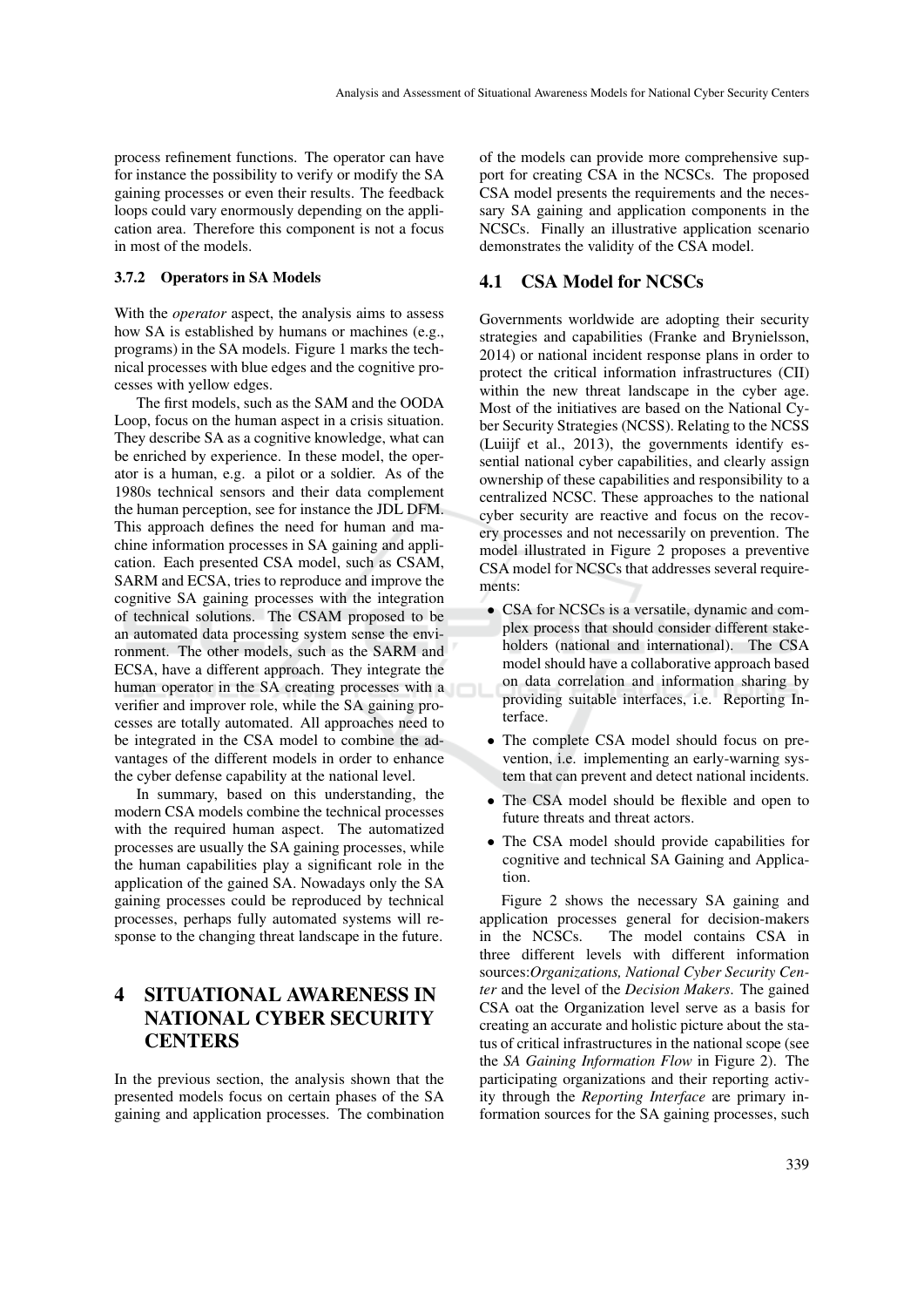

Figure 2: CSA model for NCSCs.

as Perception, Comprehension and Projection, in the NCSC. Application of the CSA is present in every level, it is presented in the Figure only on the Decision Makers level because of the high relevance for the national cyber security level. The organizations and the NCSC take also decisions and perform actions on a daily basis, for the national security relevant actions are for instance the reporting of the noticed cyber incident and the undertaken measures to protect their own system. The information flow downwards, the decisions and the actions of the political decision maker have an influence on the underlying levels (see *SA Application Information Flow*). One decision from the political level could have serious consequences in case of the large-scale espionage campaign, such as releasing documents containing sensitive information (for instance the analysis of the espionage at RUAG (GovCERT.ch, 2016)). One legislative could entirely shape the cyber capability of the state, such as introducing mandatory reporting of cyber incidents, for instance in the USA or in Estonia.

Figure 2 shows also the stakeholders and entities that are involved in the SA gaining and application processes in the NSCS. As the government and their NCSS play an essential role in establishing and maintaining cyber security at national level, the model must also include the private sector, especially the providers of the critical infrastructures (CI). The governments and the private sectors need to establish formal partnerships, because the technical information from the CI domains serve as primary information source for the NCSCs. These centers are often formed as Computer Emergency Response Teams (CERTs) or Computer Security Incident Response Teams (CSIRTs). The stakeholders

are the following in our simplified model: high-level decision makers, the NCSC and participating public and private organizations. The Decision Makers include the government and other relevant private or public stakeholders. The NCSC is focusing on collecting, interpreting and evaluating cyber security relevant information at national level. This is required for translating the cyber incidents within the CI domains into strategic and tactical actions at national level. The NCSC can consist of National Incident Response Teams (NIRTs); i.e. the expert team of the NCSC. The NCSC supports the decision making by creating various situation pictures and gaining SA at their level. SA is current and predictive knowledge of the environment, as well as all factors, activities and events (Conti et al., 2013). Therefore, CSA includes the holistic and current knowledge about the CI at national level. The situational pictures, also known as Common Operating Pictures (COPs), support the stakeholders and decision makers to have an appropriate CSA about the current situation. The main tasks of these centers are the information gathering from the CI domains, and from external sources (see *External Sources* in Figure 2), such as national CERTs and open source information, information processing and sharing among the participating organizations about cyber incidents. The experts of the NCSCs generate situation pictures with various focal point. These situation pictures establish the decision maker's CSA about the status of the national CI.

The Organizations include all participating public or private CI (or CII) service providers. The key approach to CI protection is the identification and modeling of the relevant activities, resources and services in each organization. These activities form the basis for the analysis and assessment to determine current impacts of assets and missions and to derive plausible future trends and their future impacts or effects on assets and missions (Tadda and Salerno, 2010). The organizations are usually divided into CI domains. We use the following categorizations with following domains: Electric Power, Oil and Gas Distribution, Transportation Systems, Information Technology and Communication, Banking and Finance, Public Health and Healthcare, Emergency Services, Water, Agriculture and Food, Government Facilities and Military Installations.

The presented CSA model for NCSCs includes proactive cyber capabilities in order to prevent cyber attacks through information sharing and multilevel monitoring related to cyber attacks. This modern CSA model helps to close the gap between the capabilities of the public and private sector related to cyber security. The following fictional scenario de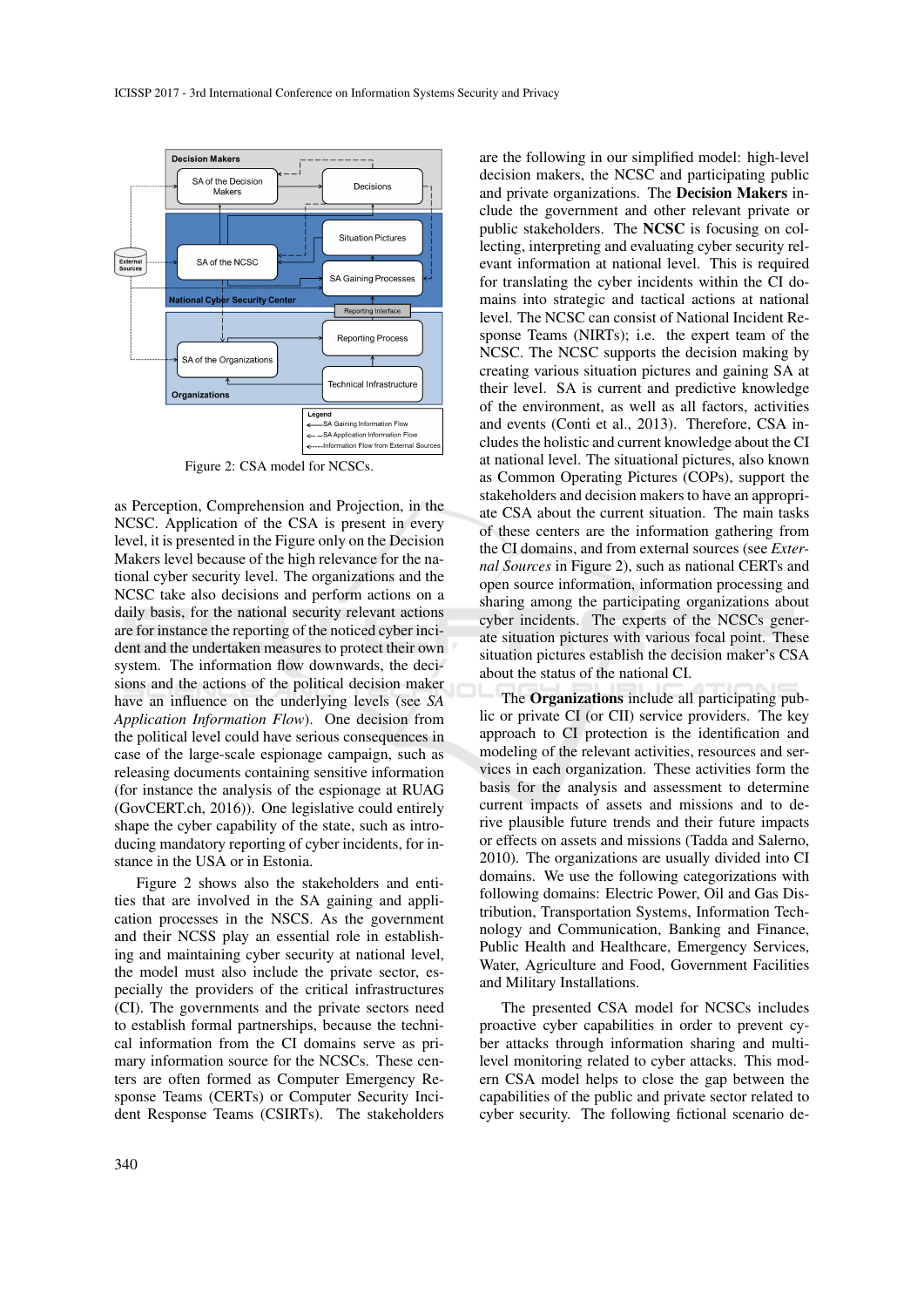tails further the application of the presented theoretical CSA model for NCSCs.

### 4.2 Illustrative Application Scenario

#### 4.2.1 Scenaio Design and Background

The following application scenario focusing on information sharing takes different attacker models and motivations into account, in order to present the benefits and possible challenges of cyber attacks against critical infrastructures from various perspectives. It can be presumed, that the attackers in the following scenarios have a strong background and technical know-how, including in-depth expert knowledge regarding electrical engineering, electronics, cryptography, network security, embedded security, hardware security, and reverse engineering. Further, the attackers have solid knowledge of all latest attack vectors in those areas and have the power to put those attacks into practice. The attackers can be e.g. criminal organizations focusing on monetary return, e.g. groups of political activists, or also the cyber-divisions of adversarial governments. The scenario is designed basically with two objectives in mind. First, it must be complex enough to provide a basis for the complete functionality of the public-private-partnership in a modern CSA framework. Second, they must be realistic in the sense that the described scenario is possible within the next years. Even if the scenario is **•** Level of authentication needed to exploit: Multiple infictional, it indicates realistic future threats to the national CIs and provides a characteristic framework for the theoretical CSA model.

The following scenario is concerned with a part of a large-scale cyber espionage and how to identify and connect relevant information where big data volumes need to be handled. This is based on the Ukrainian cyber incident in December 2015. The cyber attacks in Ukraine are the first publicly acknowledged incidents to result in power outages (SANS-ICS, 3 18). Power companies experienced unscheduled power outages impacting a large number of customers in Ukraine. In addition, there have also been reports of malware found in Ukrainian companies in a variety of critical infrastructure sectors (ICS-CERT, 2 25). Based on the DHS report, three Ukrainian oblenergos experienced coordinated cyber attacks that were executed within 30 minutes of each other. The attack impacted 225,000 customers and required the electric distribution companies to move to manual operations in response to the attack (SANS-ICS, 3 18). The threat actors are professionals with in-depth knowledge and actually sponsored by nation states. The Advanced Persistent Threats (APTs) are a cyber crime category

directed at business or political targets. These attacks require complex resources and a high degree of stealthiness over a prolonged duration of operation in order to be successful. The drivers may cover additionally political and ideological motivations for the threat actors of a long-term cyber campaign. The following illustrative scenario covers a cyber attack on a power grid system and provides recommended actions for the relevant stakeholders in the modern CSA model.

The presented CSA model (see Section 4.1) offers concepts and methodologies for a multi-level data collection, swift cross-organizational information sharing processes, proper cross-domain incident communication, an early warning system and enhanced CSA through customizable big data visualization for superior decision making in both strategic and organizational scopes. The gained SA facilitates identifying and responding to cyber threats, enhances the security of essential infrastructures, increases the resistance of critical services for the society and supports decision makers to deal with cyber crises. The illustrative scenario has the following characteristics:

- Scope of the cyber incident: National scope (largescale)
- Possible threat actors: Foreign intelligences, Hackers, Insiders, Phishers
- Quality of the threat actors: Professionals
- Attack complexity: High
- stances
- Impact on Confidentiality/Integrity/Availability: Medium / Medium / High
- Motivation: Political, Ideological, National security
- Likelihood: Medium
- Target domains: Electric Power

With this use illustrative application scenario (see Figure 3), we aim to demonstrate the following for the CSA model:

- describe the incident detection at CI providers (see Section 4.2.2)
- demonstrate information sharing capabilities between the NCSC and the CI (see Section 4.2.3)
- describe how SA is provided at the level of the organizations (see Section 4.2.4), NCSC (see Section 4.2.5) and decision makers (see Section 4.2.6).

#### 4.2.2 Incident Detection in the Energy Domain

In the fictional European country, Norland, three main energy suppliers are responsible for the electricity generation, distribution and transmission and for serving customers within the country. In Norland are two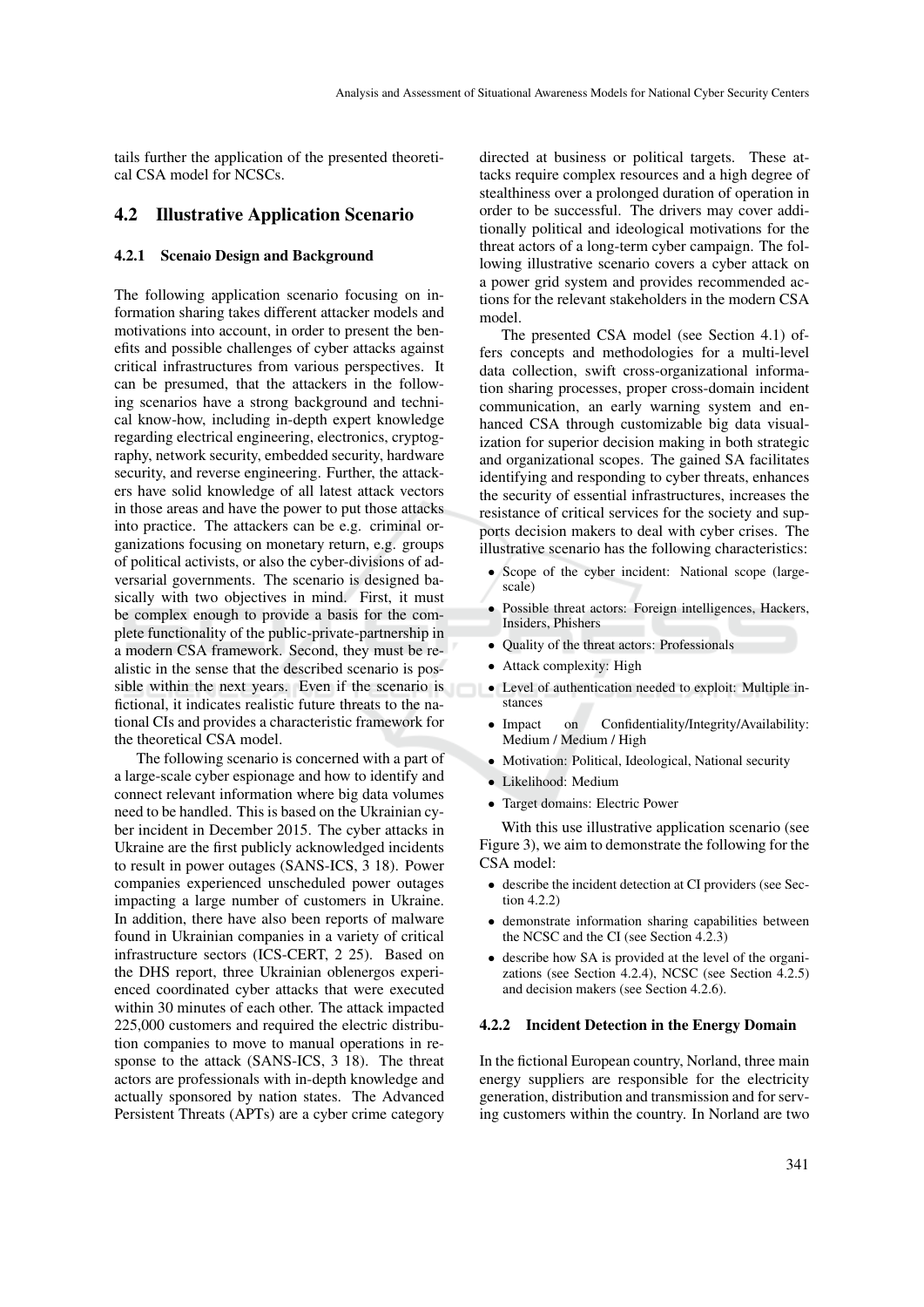ICISSP 2017 - 3rd International Conference on Information Systems Security and Privacy



thermal power plants (DG&E Company) and three hydro power plants on the Norben River (CityEnergy Ltd and NORBENergy Company. 80% the electricity is produced by the three hydro power stations, and the remaining 20% is generated by dilapidated infrastructure of the thermal power plants. The demand of electricity is increasingly higher than the domestic generation. Therefore Norland needs to import energy from the neighbor states.

One of the three main energy service provider,the NORBENergy Company, realizes at 10 a.m. that two of their substations are not in service. The responsible technicians check the substations and make necessary temporary solutions in order to supply energy to several important facilities from the remaining substations. In the meantime, the company's IT team reports the incident to the CISO and tries to recover the system according to the incident response plan. Two hours after the service outage, the organization summons an adhoc meeting and more IT employees because of the crisis situation. Before the emergency meeting with the management, the IT team assess the situation of the services and technical infrastructure, conducts an analysis related to the possible energy supply level. Based on the impact analysis, the members of the meeting decide to report the incident to the NCSC at 1 p.m. in order to quickly fix the supply problem. In the meantime, the IT team tries to

find a solution and solve the problem and the call center deals with the incoming complaints from the customer-side.

The largest energy service provider, the CityEnergy Ltd, notice also major failures and substation outages in their systems at the same time. The company observes the service outage due to the 7/24 service monitoring system of the company, namely that four of their substations were disconnected from the power supply system. The CSIRT of CityEnergy starts immediately the necessary actions with respect to the disaster recovery plan. The company activates their own incident response team and begins with the data gathering about the incident, business impact and risk analysis. Parallel the initial actions of the CSIRT, they report the incident internally to the executive level. 2 hours after the incident detection, the CSIRT attempts to recover the missing services without any success. Furthermore, the call center appears to be paralyzed but the actual causes are still unknown. Therefore, the company alerts the NCSC at 2 p.m.

The owner of the thermo power plant, DG&E Company, receives numerous complaints, that customers noticed problems concerning the energy supply. The employee of the call center alerts internally the technicians. Based on the system analysis, the technician realizes that both of their substations are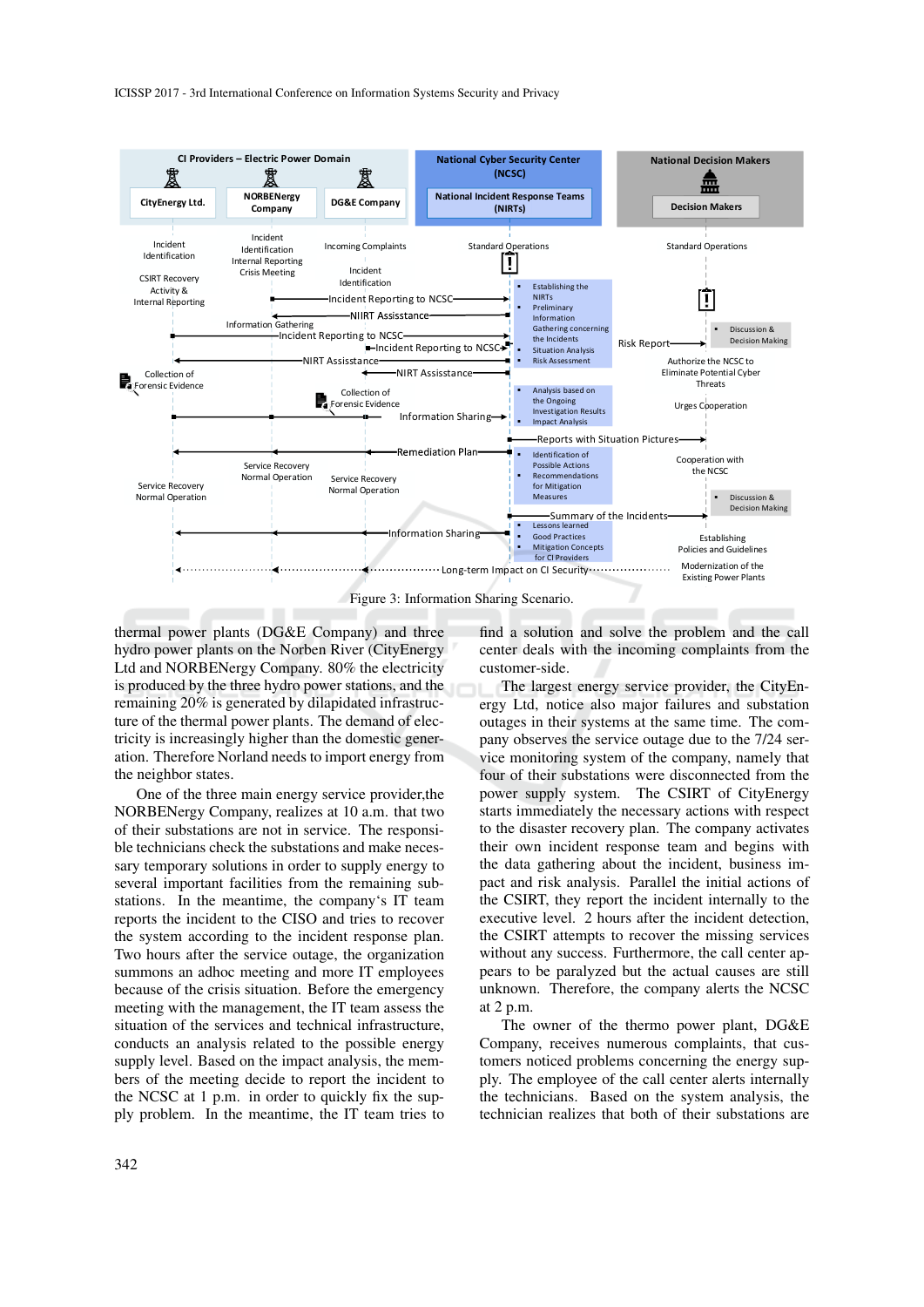disconnected and not working. The DG&E Company has an obsolete and technically outmoded infrastructure and no disaster recovery plan, business continuity plan or incident response team. The IT team covers only 2 employees, who try to identify the cause of the failure unsuccessfully. After one hour, the first internal report is provided to the management. The executive director of the company realizes that they have not the necessary expertise to solve the service outage. But the company is a participating organization of the NCSC, therefore the DG&E Company reports the NCSC about the service outage at 2 p.m.

#### 4.2.3 Information Sharing and Reporting

The NCSC receives an incident report from the NOR-BENergy Company through the NCSC Reporting Interface. The company has a small customer base with 50,000 customers, but belongs to the important CI providers in the country. Shortly after the incident report, the NCSC composes a group of experts, called NIRT, concerning the energy domain in order to collect open source information about the possible causes and to clarify important details about the service outage. The NCSC contacts NORBENergy and sends the NIRT in order to assist at the service recovery. One hour after the first report comes another report from the energy domain. The largest energy distribution company, CityEnergy Ltd, notifies that their substations are not under their control and disconnected from the system. As is in the first case establishes the NCSC a new NIRT in order to offer assistance to the energy provider (depicted with NIRT Assistance in the Figure 3).

Based on the preliminary information gathering of the NCSC, there have been reports of malware found in the neighbor countries compromising systems in the energy domain. These findings presents a potential risk at the national level, that the systems (actually ICS or SCADA systems) are infected and/or compromised in the energy sector. The NCSC informs the competent national authorities about the potential cyber attacks against the energy service providers. The reporting activity is presented as Risk Report in the Figure 3. The detailed impact analysis and recommendations could be delivered only after further investigations in the victim organizations. The decision makers authorize the NCSC to use all available means to eliminate the potential cyber threats endangering the national energy infrastructure and urges unconditional cooperation from the victim organizations with the incident response teams of the NCSC. The Reporting Interface receives a new notification, but this time from the thermal power plant company, the DG&E Company. The NCSC sends immediately a response

team to the energy provider in order to collect forensic evidence on the incident.

#### 4.2.4 SA for Organizations

The primary aim of the NIRT assistance in crisis situations is to support the company to recover the essential services and business processes of the victim organizations. The first phase of the assistance process is carried out in progressive stages and covers usually the SA Gaining Processes of the modern CSA models, mainly the Perception and the Comprehension. The Projection belongs partly to the second phase of the assistance process. The first levels of the modern CSA models, namely the perception of status, attributes of the relevant services within the victim companies. The next stage is the understanding of the current situation in the compromised system. The NIRTs are gathering and sharing more and more information. In that way they could reconstruct the attack tactics, techniques and procedures at the end of the assistance. After the incident reports, the NIRTs are collecting evidence locally in the compromised systems, seeking for vulnerabilities, patching insecure systems, investigate concerning potential attack vectors and point of failures.

#### 4.2.5 SA for NCSCs

In the second phase of the assistance includes the Projection. This sub-process is running partly parallel to first phase using existing knowledge concerning the national energy domain and external information sources, and partly after the completion of the first phase using their findings as a basis. In our scenario, the experts in the NCSC headquarter are assessing the current situation within the energy domains and the potential effects and future impact of the cyber attack at various levels. The analysis is based on the ongoing investigation results (see Information Sharing in Figure 3 to the NCSC)and on various external information sources. These reports will serve as a basis for the decision makers in order to gain an adequate CSA.

On the one hand the NIRTs are building remediation plans for the victim organizations and optionally provide assistance in the full recovery processes. This activity (depicted as Remediation Plan in Figure 3) complies with the Resolution sub-process in the modern CSA models for the participating organizations. On the other hand, the NCSC is summarizing the findings out of the Projection and Resolution sub-processes. These reports contains situation pictures about the current and the possible cyber situation in the energy domain, demonstrates fundamental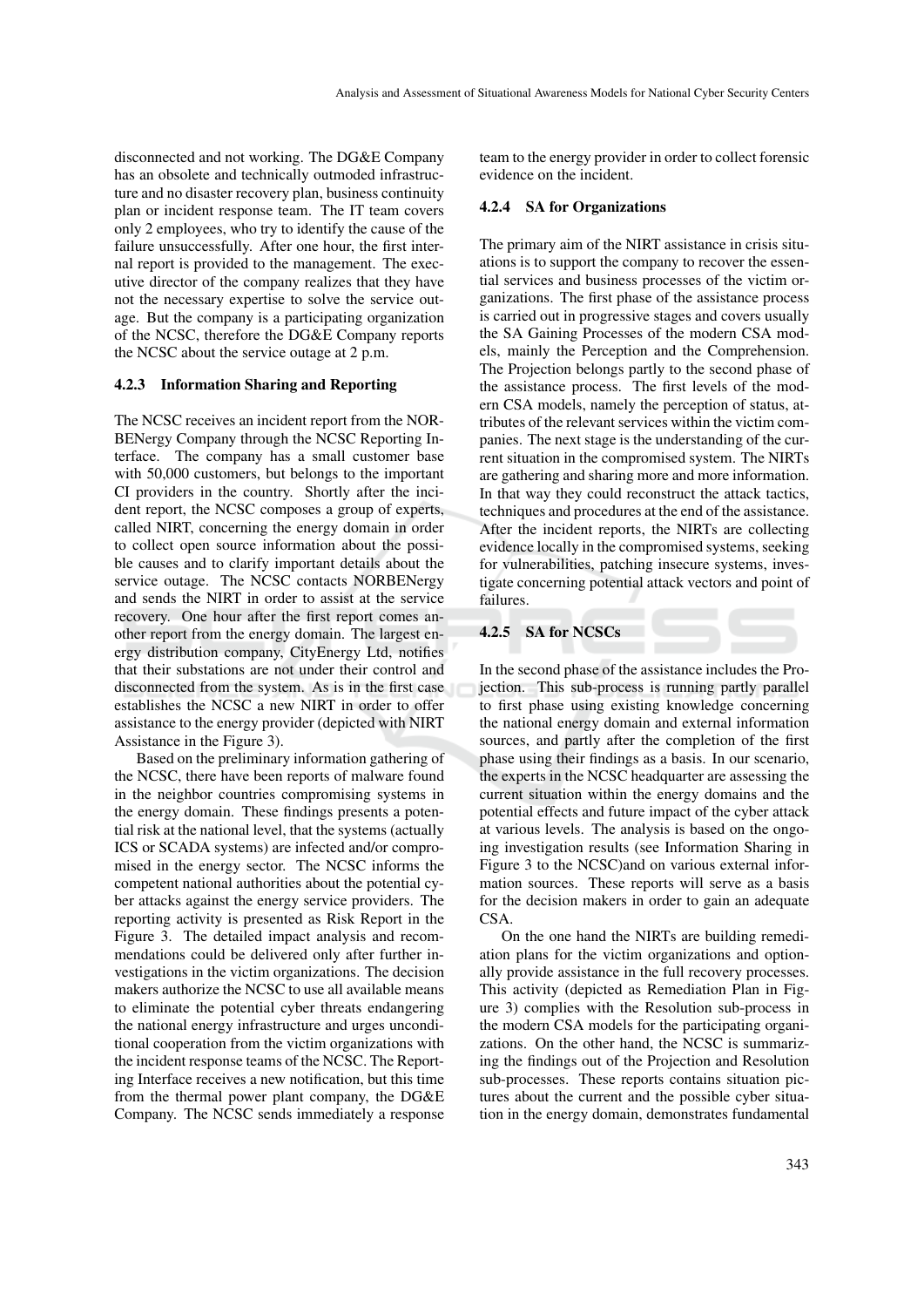dependencies among the essential services and offers demonstrations of potential cascading effects. All of these situation pictures could be sum up as the SA of the NCSC. The NCSC sends and presents the required sections to the national decision makers. The CSA gained by the NCSC serve as a basis for the high-level decision makers to gain their own SA concerning the cyber attack against the national CI.

One of the essential tasks of the NCSC is to identify possible actions and make recommendation for mitigation measures at the organizational level in order to prevent conflicts or for avoiding escalation at the national level. The recommendations of the NCSC covers the resolution in the modern CSA models and serve as a basis for the decision making. According to the recommendations of the NCSC, the victim organizations are able to recover the essential service within 4 hours with the help of the NIRTs.

#### 4.2.6 SA for Decision Makers

The report about the cyber incident and the situation assessment of the NCSC enhance the CSA of the decision makers in the relevant (special political) institutions. The summary of the incidents reconstructs the history and the attacker's tactics, techniques and procedures (TTPs). According to the report, the service outage in the three electricity distribution companies were caused by remote cyber intrusion arriving presumably from the neighboring state. The cyber attack compromised company internal computers and SCADA systems at 10 in the morning. The cyber attack was coordinated and synchronized beginning with an extensive reconnaissance of the victim networks. The advanced campaign covered the following techniques: long-term reconnaissance with malware infection via spear phishing, weaponization by embedding BlackEnergy malware within Microsoft Office documents, using stolen credentials to the business networks, use authorized VPN connections to enter ICS network, SCADA hijack with malicious operation, DDoS attack against the companies' call center. Each company had been infected with BlackEnergy malware delivered with spear phishing mails and selected files were deleted by executing KillDisk malware at the end of an advanced campaign.

According to the fact that there may also be political motivation behind the cyber attack, the decision makers need to reconsider the country's energy policy concerning the energy dependency, and the national energy supply infrastructure. Due to the excellent potential and feasibility of hydro resources in Norland, the government plans the increase the generation capacity in the existing power plants and to construct new electricity generating capabilities. The defined strategic goals cover the reduction the dependence on energy import (including natural gas imports and other fossil energy sources) thorough the capacity increase of the domestic power plants. The modernization and construction covers the enhancing of the security capabilities of the power plants, including cyber security aspects. Consequently, the longterm strategy of the national decision makers has a major impact on the cyber security of the national CI providers and their security architecture (see Longterm Impact in CI Security in Figure 3). Furthermore, the relevant governments institutions establish policies and set down guidelines. These documents provide specific mitigation concepts, best practices and checklists for ICS and Supervisory Control and Data Acquisition defense in the energy domain. The secondary goal is to enhance the safety and security in the CI domains focusing on the Energy domain.

The last phase covers the Feedback phase (cmp. Figure 1). The NCSC provides summaries of the public information concerning the cyber attack and the technical analysis by the NIRTs. These documents are available for all participating company (see Information Sharing to companies in Figure 3) and they cover the identified lessons learned, good practices, and specific mitigation concepts for CI providers focusing on the defense of SCADA and ICS systems. These documents created by the NCSC's experts could be considered as guidelines or the political decision makers could raise the content of the document to directive or to national legislation concerning CI providers and raise the CSA on the organizational level.

# 5 CONCLUSION

Due to the increasing attack surfaces on ICT and CII systems and limited, national cyber capabilities, the number of service disruptions and cyber attacks against essential systems and networks is constantly rising. Hence, CSA is a required capability of national stakeholders in order to be able to ensure the safety and security of the national critical infrastructures. Despite the international guidelines and recommendations, there is still no holistic model for gaining and applying CSA of the national CI. Furthermore, our survey of the existing models for SA gaining and application argues on the strengths and limits of the models concerning new requirements (see Section 3), i.e. a holistic approach is missing.

A key success factor to establish CSA is the promotion of cooperation between the public and private sector. Depending on the scope, CSA on national level can only be aggregated by information sharing